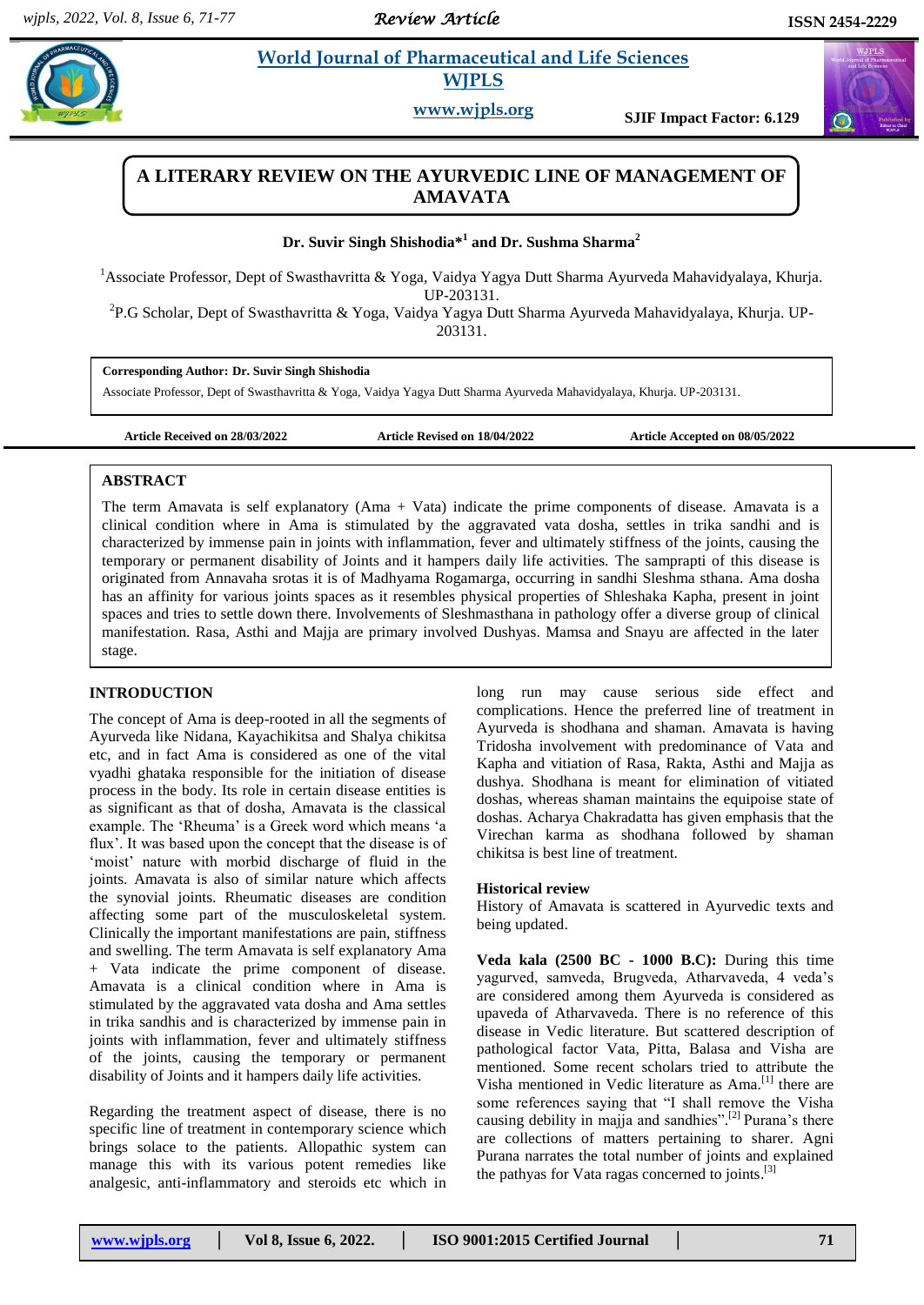**Samhita kala (1000 BC - 100 A.D.) :** During this period many great sages has given there contribution in the manner of Samhitas. Brihatrayee constitute of Charaka Samhita, Sushruta samhita, and Astangsamgraha. In Charaka samhita 1000 B.C, Amavata has been mention in  $28<sup>th</sup>$  chapter while illustrating the Avarana chikitsa, to denote the Avarana of Vata by Ama. [4] So it can be consider first relation of ama and Vata, not as disease but as a situation described in Charaka. In addition to this, a good deal of description regarding aetiology, pathology, clinical manifestation and effective treatment for amapradosha is found<sup>5</sup>. The treatment of sharirgat Ama explained in Grahani chikitsa is similar to Amavata chikitsa i.e. Langhana, pachana oral administration of Pancakole decoction, snehpan basti virechan as described by Bhavamishra,<sup>[6]</sup> The term Amavata is included in some of the therapeutic indication of drug compounds, Kamsahareetaki,<sup>[7]</sup> of svayathu chikitsa and Vishaladi phanta of Pandu chikitsa,<sup>[8]</sup> are described to be effective in Amavata. In Sushruta Samhita (1000 B.C) only the description of ama is found. In Astanga Sangraha (400 A.D) and Astanga Hridaya (500 A.D) there is no description about Amavata but the description about ama is available.

The word Amashayagata Vata is described by Bhela samhita (800-700 B.C) but Amavata is not found. And both of these entities are entirely different from each other. In Harita Samhita (800-700 B.C) an entire chapter is devoted to the Amavata roga regarding etiology, pathology, clinical manifestation, prognosis effective treatment, dietetics in detail. He explained angavaikalya" as lakshana and "khandashaka" as Nidana and also done the classification which is not found in any other treatise.<sup>[9]</sup> Point to be considered is that ancestry of Harita samhita is questionable in present era by many historians.

**Sangraha kala (100 A.D - 800 A.D)**: Then came the important turning point when Amavata is specially described First time as disease in Madhava Nidana (800 A.D) by Madhavakara.<sup>[10]</sup> The clear explanation of Nidana, samprapti, roopa, upadrava and Sadhyasadhyata is available. Later Chakradatta has done an outstanding work pertaining to the treatment and effective drug remedies in Amavata.<sup>[11]</sup>

**Nighantu kala (800 A.D. - 1700 A.D)**: Gada Nigraha (1200 A.D) in this treatise "Vikunchana" is explained as lakshana of Amavata along with its treatment. Vanga Sena (1300 A.D) in this text specially mentioned that "Bahumootra" is lakshana in Amavata along with the treatment.<sup>[12]</sup> Vijayarakshitha (1300 A.D) in his Madhukosha commentary on Madhava Nidana, has mentioned sankocha, khanjatwa etc as the upadravas of Amavata.

Rasa Ratna Sammuchaya (1300 A.D) Author Rasa Vagbhata has mentioned different yoga"s for Amavata. [13] In Sarangadhara samhita (1300 A.D) description of Amavata.<sup>[14]</sup> and its classification. Basavarajeeya (1400 A.D) Author has specially explained Jap, hom, puja in the chikitsa of Amavata.<sup>[15]</sup> Bhavaprakasha (1500 A.D) Author Bhavamishra has described Amavata in detail. Indication of "eranda tail" is mentioned in this text. [16]

Yogaratnakara (1600 A.D) in this text the complete description of Amavata is available. Auoshdhi yoga's are also mentioned in this treatise.<sup>[17]</sup>

Bhaishajya Ratnavali (1800 A.D.) Author Govindadasa explained Nidana and elaborately discussed about verities of chikitsa also.<sup>[18]</sup>

**Adhunika kala (1700 A.D. onwards)** in modern period Mahopadhyaya Gananath sen (1900 A.D) compiled all the joint disease with some new noimenclature. He coinned the word rasavata for Amavata.<sup>[19]</sup>

## **AIMS AND OBJECTIVES**

1. To study and understand the pathology of the disease. 2. To analyze the Ayurvedic line of management on the basis of samprapti vighatana of the disease.

## **MATERIALS AND METHODS**

As this study is a review type of study, we have collected information from the available Ayurvedic samhitas and few elementary text books to get comprehensive knowledge about the disease Amavata as well its line of management.

## **Nirukti of Amavata**

Clinical condition where in Vata is vitiated by Ama is known as Amavata.

## **Paribhasha**

Amavata is a disease where in Ama vitiates Vata and settles in lodged in trika sandhi area causing stabdata.

## **Nidana panchaka of Amavata**

**Nidana: -** The Nidana of Amavata is multifaceted. Various Acharyas mentioned their different views on the production of Ama in Amavata pathogenesis.

Nidana of Amavata is grouped here as under

1. Dosha prakopaka hetu (Sannikrista):- a) Amotpadaka b) Vata prakopaka

2. Vyadhi prakopaka hetu (Viprakrusta):- a) Prajnaparadha b) Kulaja c) Agantuja Vikara.

- **a) Amotpadaka**: Viruddhahara viruddha Chesta etc leads to formation of ama and disease production.
- **b) Vata prakopaka –** Due to provocation of Vata dosha equilibrium status of doshas, sapta dhatu and malas get disturbed. This leads to the disease condition.
- **c) Prajnaparadha –** Prajnaparadha leads to Ahita Ahara vihar etc, which lastly produce the disease.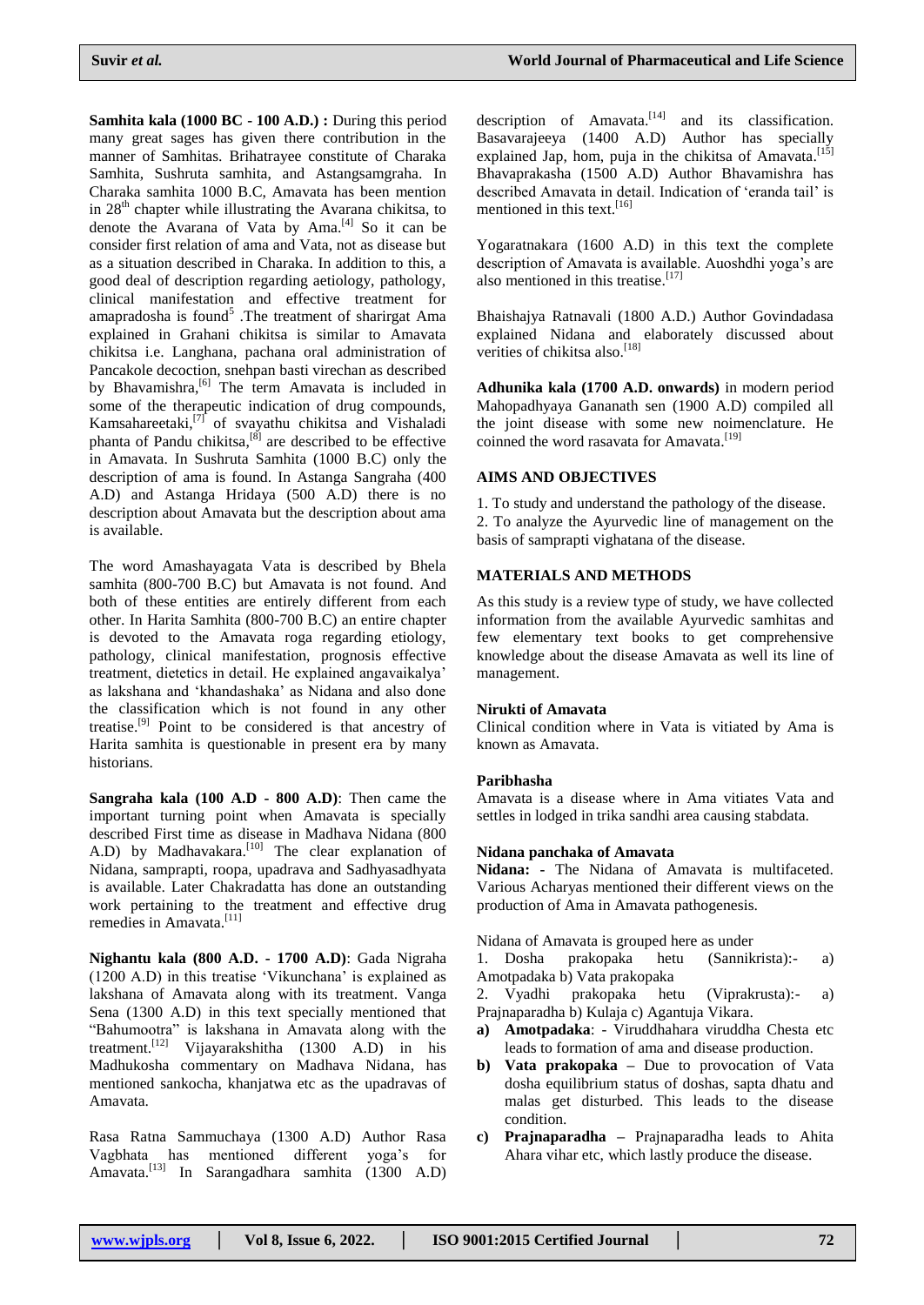- **d) Kulaja vikara –** From the birth, there is "khavaigunya" in sandhis, when it is excited by proper environment, manifestation of the disease occurs.
- **e) Agantuka –** It includes age, sex, environment (Seeta, Anupa) and various situations like seeta Vata sevana at the time of sweating, sleeping on a wet or damp ground etc.
- **f**) According to Madhava Nidana<sup>[20]</sup>
- **g)** Viruddha Ahara
- $\triangleright$  Viruddha cestha
- > Mandagni
- Avyayama

And exertion immediately after the intake of Snigdha ahara (unctuous food) is the etiological factors of Amavata.

The author of Vangasena viewed that pathogen ama and Vata get provoked due to their own respective causes to promote the disease.<sup>21</sup> So amotpatti karana and vataprokopaka karana also be considered as etiological factors of Amavata.

### **Purva Rupa**

Symptoms which manifest themselves before the appearance of the disease (premonitory symptoms) are known as "purvey rupa".Before the manifestation of Amavata formation of ama and vitiation of Vata dosa is important. So before the lakshana of Amavata is manifested we will see the lakshanas pertaining to the ama uthpatti and getting involved with Vata is seen. These may be considered as Purvarupa. The ama lakshanas like srotarodha, bala bramsha, gourava, anila moodhata, alasya, apakti, nisteeva, aruchi are seen.<sup>[22]</sup>

Vangasena mentioned lakshanas like Ajirna, siroruja, gatraruja as Purva rupa of Amavata.<sup>[23]</sup>

Avyakta lakshana of the vyadhi is also considered as Purva rupa as per Charaka.<sup>[24]</sup>

#### **Rupa**

In case of Amavata rupa can be classified under 4 headings

- 1. Pratyatma lakshana: sandhi sula, sandhi shotha, sparsasahetva, gatrastabadhata
- 2. Samanya lakshana: Angamarda, Aruchi, Trishna, Alasya,Gurava , Jwara,Apaka,Anga sunyata
- 3. Dosha anuband lakshana: Doshanusara shotha, daha, kandu
- 4. Pravrudda Amavata lakshana: vrischikadamsa vedana, Antrakujana, Amatisara etc.
- 5. Gatra stabdhata is considered as the pratyatma lakshanas of Amavata.<sup>[25]</sup>

#### **Samprapti of Amavata**

Acharya Madhava first described the samprapti of Amavata in a very clear cut manner keeping in view, the chief pathological factor i.e. Ama and vata.

**In short we can describe the samprapti** here as under

- Amavata is an acute type of disease, where in vitiation of Vata Dosha and production of Ama (dosha) take place at the same time. Due to vata karaka nidana and agni mandya.
- Mandagni the Hypo-Functional 'Agni' produces Ama or toxins in the digestive tract.
- Thus the formed Ama circulates in the entire body due to propulsive (yogavahi) effects of vrudda Vata/vitiated Vata from the heart and blood vessels and then-
- Spreads in to the various sites of Kapha dosa like-Joints, Head, Heart and Stomach.
- This settlement of Ama causes Jwara, Hrud gourava and Sandhi shool.
- This Amavata process Starts in the Amashaya, and manifests in the Sandhi and the heart. [26]

## **Samaprapti Ghataka of Amavata**

**1. Dosha** Pradhana dosha – Vata Madhya dosha – Kapha Gauna dosha - pitta – pachaka pitta Specific dosha & its specific karma Apana vata – Mala baddhata, Bahumootrata Vyana vata – Angamarda Samana vata – Amotpatti Avalambaka Kapha – Hrud gourava, hrud vikruti. Shleshaka & Kledaka Kapha – Ama nirmana

#### **2. Dushya**

Dhatu – mainly-"Rasa"- Angamarda, Aruchi, Alasya (Adya & dustya) Rakta- Daha, Raga Others – Mamsa – Mamsa kshaya, bala kshaya Asthi & majja – Sandhi sula, sandhi shotha Upadhatu – Snayu, kandara, sira Mala – Mutra, purisha

#### **3. Srotas**

Mainly – Rasvaha – Aruchi, Angamarda, Alasya. Others – Asthivaha – Asthi shool Majjavaha – Bhrama, Murccha, Sandhi bheda. Udakavaha – Trishna Mutravaha – Bahumootrata Purisha vaha – Vibandha, Amatisara

#### **4. Sroto Dusti**

Sanga – by Ama Vimargagamana – of prakupita vata/tridosha

**5. Agni –** Mandagni by **Jatharagni** Bhutagni Dhatwagni

#### **6. Ama**

(i) Jatharagnimandyajanita (ii) Bhutagnimandya janita (iii) Dhatvagnimandya janita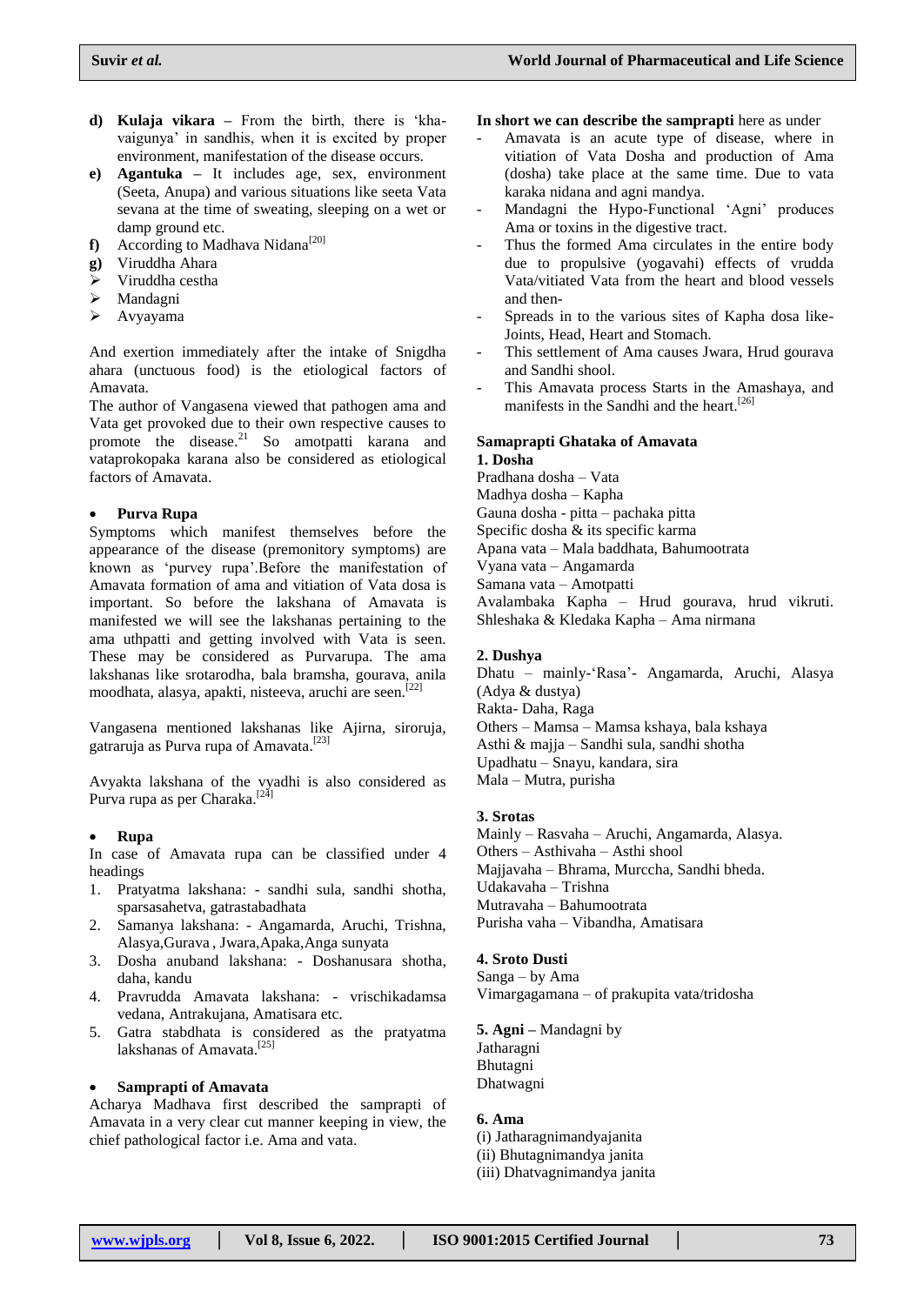**7. Udbhava Sthana –** Amapakvashayottha

(i) Amashaya – chief site of production of Ama

(ii) Pakvashaya – chief site of vata

**8. Sanchara Sthana –**Sarvashareera.

**9. Vyakti Sthana –** (Where clinical feature appears)

- (i) Sarvashareera Angamard etc.
- (ii) Sarvasandhi Sandhi sula, Shotha etc.

**10 Adhisthana –** (place where dosha get lodged)

- (i) Particularly sandhi sthana
- (ii) Generally shleshma sthana

## **11. Rogamarga**

- Madhyama rogamarga (Vyakti sthana)
- Bahya rogamarga
- Abhyantara rogamarga (may affected later)

## **12. Vyadhi Swabhava**

- (i) Asukari (Sudden onset)
- (ii) Chirakari (Chronic nature)
- (iii) Punah punh Akramanaseela (recurrence)
- (iv) Tivrata
- (v) Samcharana shila vedana

## **Sandhyasadhyata (Prognosis)**

Regarding the sadhyasadhata of Amavata all the authors have considered only the number of doshas involved and the extension of shotha to all the sandhis. If the disease Amavata involves only one dosha, it can be considered as sadhya. It becomes yapya if it involves two doshas. If all the sandhis are affected by shotha and all the three doshas are involved in Amavata, with its upadrava, then it is said to be Asadhya.

If Amavata is of recent onset, it is curable with minimum efforts. If it becomes chronic, it becomes krichrasadhya or yapya probably due to extensive damage or irreversible structural changes. Such condition may either disable the patient or lead to be accompanied with some complications.

The disease Amavata is considered as krichrasadhya only because sandhis are considered as adhistana and vyaktasthana. As the disease Amavata progresses, there is a tendency for it to spread to the sandhis of hasta, pada, Shiras, gulpha, trika, janu and ooru. Amavata is difficult to manage in its advanced stage.

#### **Upasaya – Anupashaya of the Disease Amavata Upashaya in Amavata**

**1. Auoshdhi –** All the drugs which are having katu, tikta rasa, ushana guna and deepana and pachana proper ties.

Karma– Langhana, Rukshana, Swedana, Upavasa, Pinasa.

**2. Anna –** Generally ahara dravyas which possesses katu tikta rasa and laghu guna (easy to digest) ushana ahara dravya, ushnodaka pana.

**3. Vihar –** Ushnodaka snana, Bhojanottaravisrama etc. kala – ushana kala.

- **Ruksha Sweda** has been said to curve Ama by its Ruksha guna.
- Langhana has been advocated in Amavata because it potentiates Agni and helps in digesting the Ama, Kleda and mala. From a research study, it is found that cortico steroid" are formed by langhana karma which have the main pain reducing effect.
- Ushana ahara dravya pacifies the vata and provides easy digestion
- Ushana kala, by virtue of its ushana vishada guna, cures srotomukha vishodhan, digest Ama as well as it possess vatanulomana prabhava.

## **Anupashaya in Amavata**

**1. Auoshdhi –** Generally all auoshdhis having amla rasa, santarpana affect, seta guna, srotavisyanda karma.

Karma – Snigdha sweda, Abhyanga (with sneha) Santarpana karma etc.

**2. Anna –** Generally all Ahara dravyas having Amla rasa (exception is there), srotavisyanda effect (ex. dadhi), seeta, snigdha guru guna.- Puti anna, Viruddahara, Adhyasana etc.

**3. Vihar -** Vegdharana, Diva nidra, Sheetodaka snana in every season, Vishama shayya shayana. Sleeping in damp place/ground, Sheet vayu sevan. Kala – Meghodaya kala, Ratri Kala, Pratahkala, Kapha kala sthana – Anupa pradesa.

- **Singdha sweda** by its snigdha guna aggravates the sajatiya Ama and leads to srotabhisyanda which aggravate the diseased condition.
- **Santarpana** has same effect to aggravate the condition by enhancing Ama formation.
- **Kapha-seeta kala** enhance the situation by producing sandhi graham etc. Excessive working and hard work also aggravates pain as a result of strain.

## **Chikitsa of Amavata**

Cakradatta was the first to describe the principles and management of Amavata.<sup>[27]</sup>

Following these guidelines the later authors advocated further effective remedies.<sup>[28]</sup>

## **(1) Langhana**

The drug or procedure that generates a sense of Laghavakara (lightness) in the body is known as Langhana.<sup>[91]</sup> Charaka has mentioned ten types of Langhana viz. four types of Suddhi, Pipasa, Atapa, Pachana, Upavasa and Vyayama. Whereas Vagbhata has recasted Langhana in to broad headings of Shodhana and Samana which are further divided into five and seven types respectively. In the treatment of Amavata, Upavasa form of Langhana is preferred in the initial stage that is a kind of Shamana Chikitsa.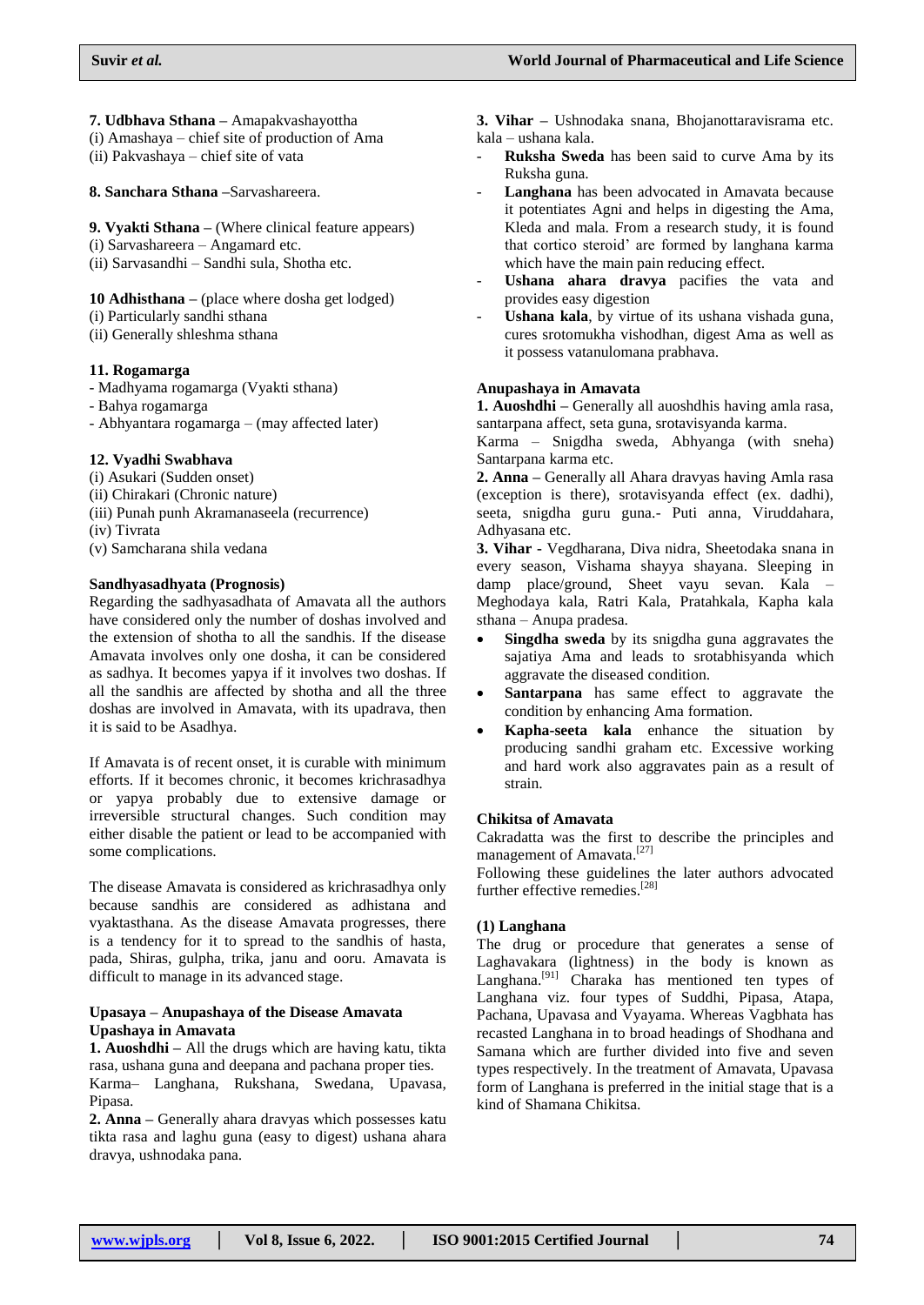### **Langhana brings following changes in the body**

- 1. Dosha Pachana /Dosha Kshaya: The Sama Dosha is stagnant (Stimita and baddha) in the body. Due to starvation, these are metabolized.
- 2. Agni Sandhukshana: The unprocessed materials undergo digestion and no fuel from outside is provided to the hypo functioning Jatharagni. So the Agni is excited gradually.
- 3. Vijvaratva: Due to cleaning of Srotomagra, Vatanulomana occurs and Ushma is restored to its normal function.
- 4. Laghuta: Due to Pachana of Guru and Picchila Ama.
- 5. Kshut: Due to Pachana of Apakva factors.
- 6. Ruchi: Due to Pachana of Sama Rasa followed by proper functioning of Bhodhaka Kapha and Rasanendriya.
- 7. Vata- Mutra- Purisha Visarga: The Agnibala promotes the Bala of Grahani, and due to Mala Pachana, Sara Kitta Vibhajana and Vatanulomana excretory functions are also normalized.
- 8. Hridaya-Udgara-Kantha-Asya Suddhi: Due to Ama Pachana and clearing of Srotas.
- 9. Tandra and Klama: Produced due to vikruta Kapha perish due to Kapha Samana.
- 10. Sweda Pravritti: Due to Sara Kitta Vibhajana proper Sweda Ghatakas are formed and Langhana causes Romkupa Sothana. Langhana and Pachana are advised in Sarva Sariragata Ama. Apatarpana is preferred to be the Adya upakrama (treatment of choice) for the Sopha as it is Samanya i.e. good in all Sopha conditions and Pradhanatama due to immediate action. Langhana should be advocated carefully to avoid Bala Kshaya. Though Langhana is contraindicated for vitiated Vata, for Ama pachana it can be prescribed in Sama Vata through cautiously.

#### **(2) Swedana**

The procedure which alleviates Stambha, Gourava, Sula and Seeta and which is Sweda kara is Swedana. It is having Ushana, Tikshna, Sara, Snigdha, Ruksha, Sukshma, Drava, Sthira and Guru properties. The Swedana brings about Pachana, clears and dilates the channels. Ruksa Sweda that is given by means of sand is considered best for Amavata. Taking of hot water (Usna Jala Pana) is also a kind of internal Swedana. It is Deepana, Pachana, Jwaraghna, SrotoSothana, Balya, Ruchi kara and Swedana.

## **(3) Tikta Katu Rasa**

Tikta and Katu Rasa have the dominance of Vayu, Akash Mahabhuta and Vayu Tejas respectively. They bring about Deepana, Pachana, Rochana and Laghuta in the body. Katu Rasa is Baddha, Chedaka, and Margavivaraka and Kapha Samaka. Tikta Rasa is Vishaghna and Lekhana. Both are Kleda and Meda nasaka e.g. Chitraka, Guduchi, Sunti etc. These drugs are Agnivardhaka and antagonist to Ama and Kapha.

#### **(4) Virechan**

Virechan is the best samsodhana karma in amarogas among all other, since virechan has got direct impact and control on maintenance of agni. Agni is under control of two primary factors which are Pachaka pitta and Samana vata.These two prime factors are manageable only by virechan karma- As virechan eliminate excessive pitta and mala but also keeps samana vata in prakrutavasta by regulating intestinal movements . When Agni is under control of prakrut pachaka pitta and samana vata, there is no question of amotpathi, hence role of virechan in sama condition is indispensable. So after langhana and pachana when dosha are processed and loosened (Nirama) Virechan is to be administered to eliminate them out of the body. Because the Dosha may again vitiate after Langhana and Pachana treatment but once virechan eliminates them, the disease does not reoccur, as there remains no root cause to induce the disease.

#### **(5) Snehapana**

In rare cases snehpan with Bruhatsaindhavadi tail, Nagaraghrta etc is indicated by Chakradatta.

### **(6) Basti**

Basti is the best treatment of vitiated Vata. As the disease attains chronicity, Rukshata increases in the body leading to vitiation of Vata. Niruha Basti in addition acts as a Sothana measure. It is also locally effective for the symptoms like Anaha, Vibandha etc. Anuvasana Basti is Vata hara and Rukshata hara. Due to intermittent remissions the disease Amavata is neglected most of the time by patients. Thus, it attains chronicity and becomes deep rooted (Gambhira). Basti due to its Virya acts the whole body to alleviate the disease. Chakrapani has recommended Saindhavadi Taila for Anuvasana and Kshara Basti as Niruha Basti. It acts on the subtle levels to remove Dosha from the body, clearing the channels and normalizing the body functions.

## **Pathyapathya**

**Pathya**

Annavarga - Yava, Kulattha, Raktasali, Syamaka, Kodru Saka - Vastuka, Sigru, Karavellaka, Patola Dugdha Vikara - Ardraka / Lasuna siddha takra Mamsa - Jangala Mamsa Paniya - Tapta Nira Bhallataka, Gokshura, Vruddha Daru, Ardraka, Gomutra and Katu, Tikta and Dipana

#### **Apathya**

Dadhi, Mastu, Guda, Kshira, Masha, Viruddha bhojana, Asatmya bhojana, Vishamasana, Anupa Mamsa, Abhishyandi, Guru, Picchila Dravya. Vihara - Vegavarodha, Jagarana

### **DISCUSSION AND CONCLUSION**

Dravya are beneficial for Amavata.

The word Amavata is self explanatory, Ama and Vata indicate the prime component of disease, which mainly affect Sandhi. Samhita granthas explained the role of Ama in disease manifestation and their management.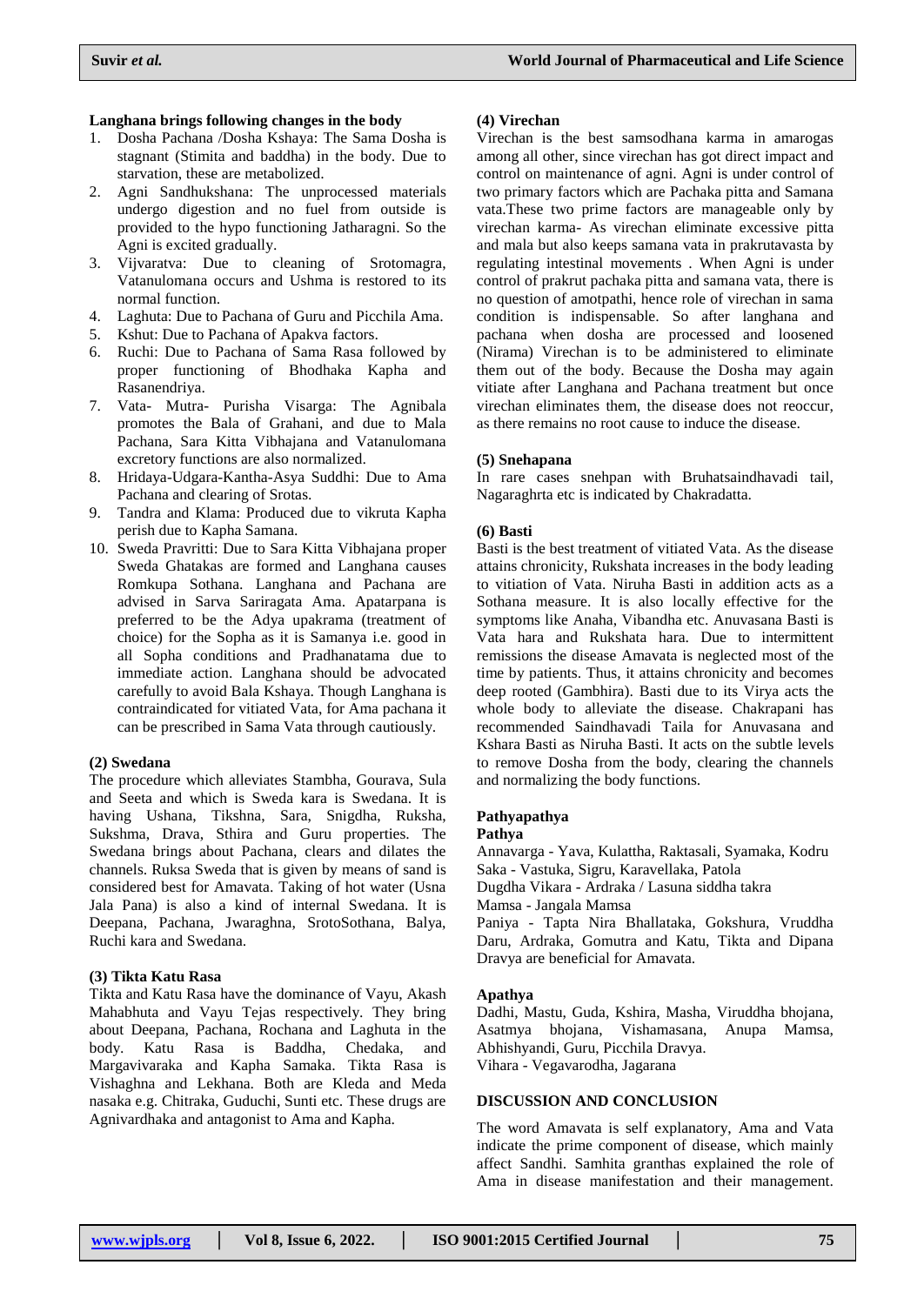Madhavakara was the first to refer this disease as a separate entity. Subsequently Chakradatta, Bhavaprakasha, Anjana Nidana and Basavarajeeya gave a good deal of description regarding this disease and its management. Amavata occurs throughout the globe irrespective of geographical considerations, but it is more prevalent in urban communities.

Amavata is manifested due to the unwholesome diet and regimen. It is more prevalent in the present era because of sedentary life style, faulty diet which cause Mandagni / Vishamagni. Though Ama and Vata are the chief pathogenic factor, Kapha and Pitta are also invariably involved in the pathogenesis of Amavata.

The samprapti of this disease is originated from Annavaha srotas it is of Madhyama rogamarga, occurring in sandhi Sleshma sthana. Ama dosha has an affinity for various joints spaces as it resembles physical properties of Shleshaka Kapha, present in joint spaces and tries to settle down there. Involvements of Sleshmasthana in pathology offer a diverse group of clinical manifestation. Rasa, Asthi and Majja are primary involved Dushyas. Mamsa and Snayu are affected in the later stage.

## **REFERENCES**

- 1. Vedmurti Pandit Shri Ram Sharma acharya edited Atharva veda khanda 9 sutra 13/10, edition, and pub: Bhram Varchasya, Shantikunj, Haridwar, 2005; 31.
- 2. Vedmurti Pandit Shri Ram Sharma acharya edited Atharva veda khanda 9 sutra 13/18, 20, edition, and pub: Bhram Varchasya, Shantikunj Haridwar, 2005; 32.
- 3. Acharya Baladeva Upadhyaya edited Agni Purana adhyaya- 275/2, edition, and pub: Chaukhambha Sanskrit Bhawan, Varanasi, 1998; 411.
- 4. Vaidya Jadavaji Trikamji acharya edited Charaka samhita chikitsasthana – 28/195, edition reprint, and pub: Chowkhamba Surabharati Prakashana Varanasi, 2009; 625.
- 5. Dr.Brahmananda Tripathi Edited Madhavanidanam 25/4, edition, and pub: Chaukambha Sanskrit Samsthan, Varanasi, 1998; 571.
- 6. Vaidya Jadavaji Trikamji acharya edited Charaka samhita chikitsasthana– 15/75,80, edition reprint, and pub: Chowkhamba Surabharati Prakashana Varanasi, 2009; 518.
- 7. Vaidya Jadavaji Trikamji acharya edited Charaka samhita chikitsasthana – 12/51-52, edition reprint, and pub: Chowkhamba Surabharati Prakashana Varanasi, 2009; 487.
- 8. Vaidya Jadavaji Trikamji acharya edited Charaka samhita chikitsasthana– 16/61-62, edition reprint, and pub: Chowkhamba Surabharati Prakashana Varanasi, 2009; 529.
- 9. Vaidya Jaymini Pandey edited Harita Samhita Tritiya Sthana Amavata chikitsa– 21, edition, and pub: Chowkhamba Bharati Academy Varanasi, 2010; 374.
- 10. Dr.Brahmananda Tripathi edited Madhavanidanam-25/4, edition, and pub: Chaukambha Sanskrit Samsthan, Varanasi, 1998; 571.
- 11. Acharya Priya Vrat Sharma edited Cakradatta samhita chapter 25, edition, and pub: Chaukambha Publishers, Varanasi, 1998; 227.
- 12. Dr.Nirmal Saxena edited Vangasena samhita vol.1 chapter 31/10, edition, and pub: Chaukambha Sanskrit Series Office, Varanasi, 2004; 479.
- 13. Dr.Indradev Tripathi edited Rasratna samuchya Vataroga samanyoupaya, edition, and pub: Chaukambha Sanskrit Bhavan, Varanasi, 2003; 283.
- 14. Dr.Brahmananda Tripathi edited Shadangdhar samhita purvakhanda adyaya 7/41, edition, and pub: Chowkhamba Surabharati Prakashana Varanasi, 1990; 97.
- 15. Vaidyavar Shri Basavraj edited Basavrajyam, adhyaya 24, edition, and pub: Chaukambha Sanskrit Pratishthan, Delhi, 2005; 373.
- 16. Bhishagratna Shri Bhramshankar Shastri edited Bhavprakasha Amavatadhikara 26/50-51, edition (V.S), and pub: Chaukambha Sanskrit Samsthan, Varanasi, 2037; 286.
- 17. Bhishagratna Shri Bhramshankar Shastri edited Yogaratnakara purvardhagat Amavata nidana Adhyaya, edition, and pub: Chaukambha Sanskrit Samsthan, Varanasi, 2005; 564.
- 18. Shri.Ambikadatta Shastri edited Bhaisajya Ratnavali Amavatachikitsa prakrana-21, edition, and pub: Chaukambha Sanskrit Samsthan, Varanasi, 2005; 613.
- 19. Siddhanta Nidanam by Gannath sen vol. II sandhivata roga adhikara 515-516, edition, and pub: Chaukambha Sanskrit Series office Varanasi, 1966; 211.
- 20. Dr.Brahmananda Tripathi Edited Madhavanidanam 25/1, edition, and pub: Chaukambha Sanskrit Samsthan, Varanasi, 1998; 571.
- 21. Dr.Nirmal Saxena edited Vangasena samhita vol.1 chapter 31/2, edition, and pub: Chaukambha Sanskrit Series Office, Varanasi, 2004; 478.
- 22. Pt.Hari Sadashiva Shastri Paradakara Bhisagacharya edited Ashtanga Hridaya Nidansthana-8/20, edition reprint, and pub: Chowkhamba surabharati prakashana Varanasi, 2010; 497.
- 23. Dr.Nirmal Saxena edited Vangasena samhita vol.1 chapter 31/5, edition, and pub: Chaukambha Sanskrit Series Office, Varanasi, 2004; 478.
- 24. Vaidya Jadavaji Trikamji acharya edited Charaka samhita Chikitsasthana – 28/19, edition reprint, and pub: Chowkhamba surabharati prakashana Varanasi, 2009; 617.
- 25. Dr.Brahmananda Tripathi Edited Madhavanidanam 25/7-10, edition, and pub: Chaukambha Sanskrit Samsthan, Varanasi, 1998; 575.
- 26. Kaya Chikitsa vol-3 by Dr.S.Suresh babu, edition, Chowkhamba Orientalia Vranasi, 2010; 355.
- 27. Acharya Priya Vrat Sharma edited Cakradatta samhita chapter 25/1, edition, and pub: Chaukambha Publishers, Varanasi, 1998; 227.